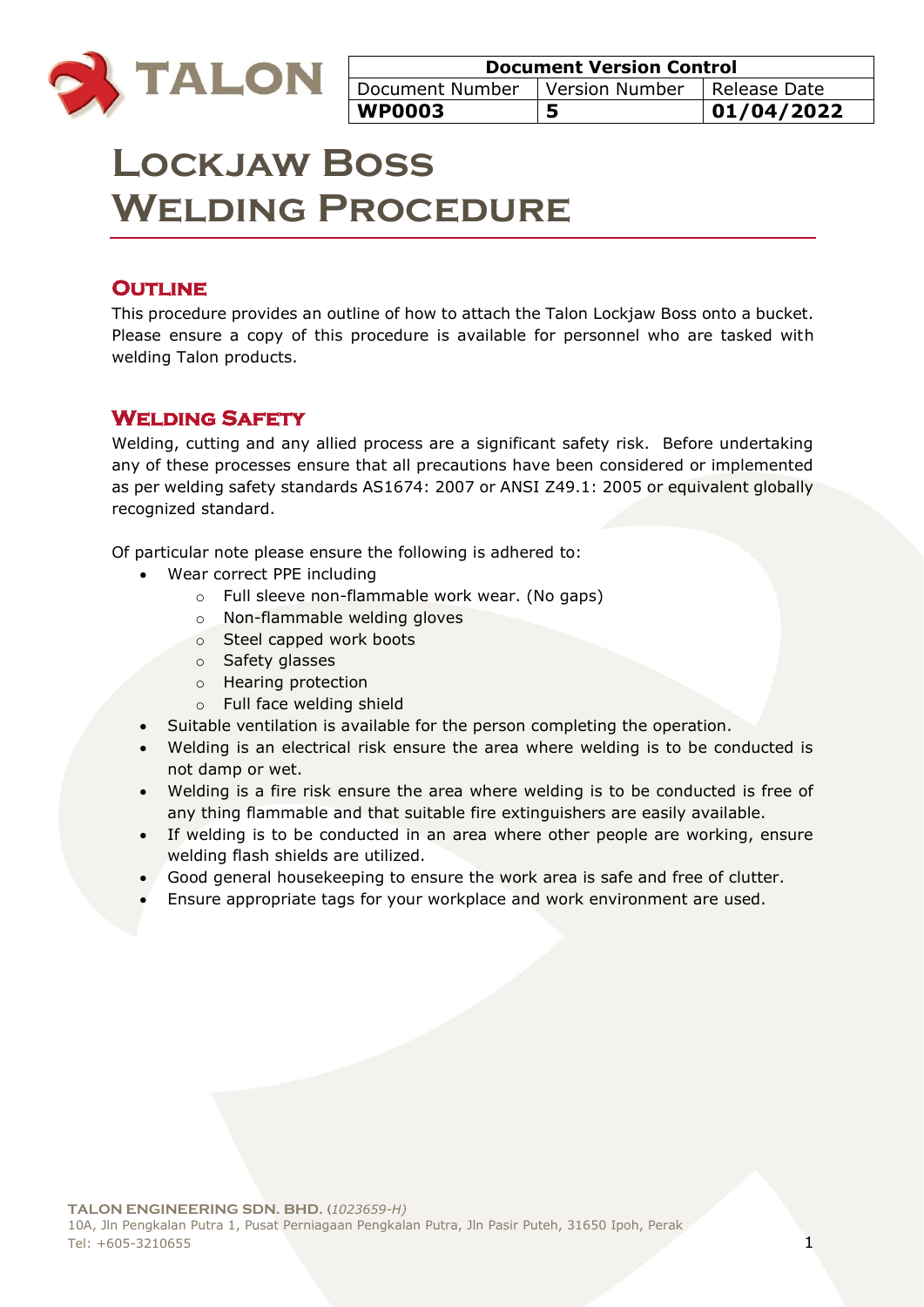

| <b>Document Version Control</b>  |  |              |
|----------------------------------|--|--------------|
| Document Number   Version Number |  | Release Date |
| <b>WP0003</b>                    |  | 01/04/2022   |

# **Welding Process and Preheat Notice**



Please ensure that you follow the Thermal Treatment (Preheat) procedure stated in this welding procedure. Preheat of the weld area prior to commencing welding will help ensure weld quality, reduce the occurrence of cracking and other problems that can result in costly rework. The weld area must be heated to 150°C, measured at least 100mm / 4" away from and either side of the weld joint and maintained between 150°C and 250°C throughout the welding process.

The warranty may be void on Talon Weld-On components if the specified process is not followed correctly.

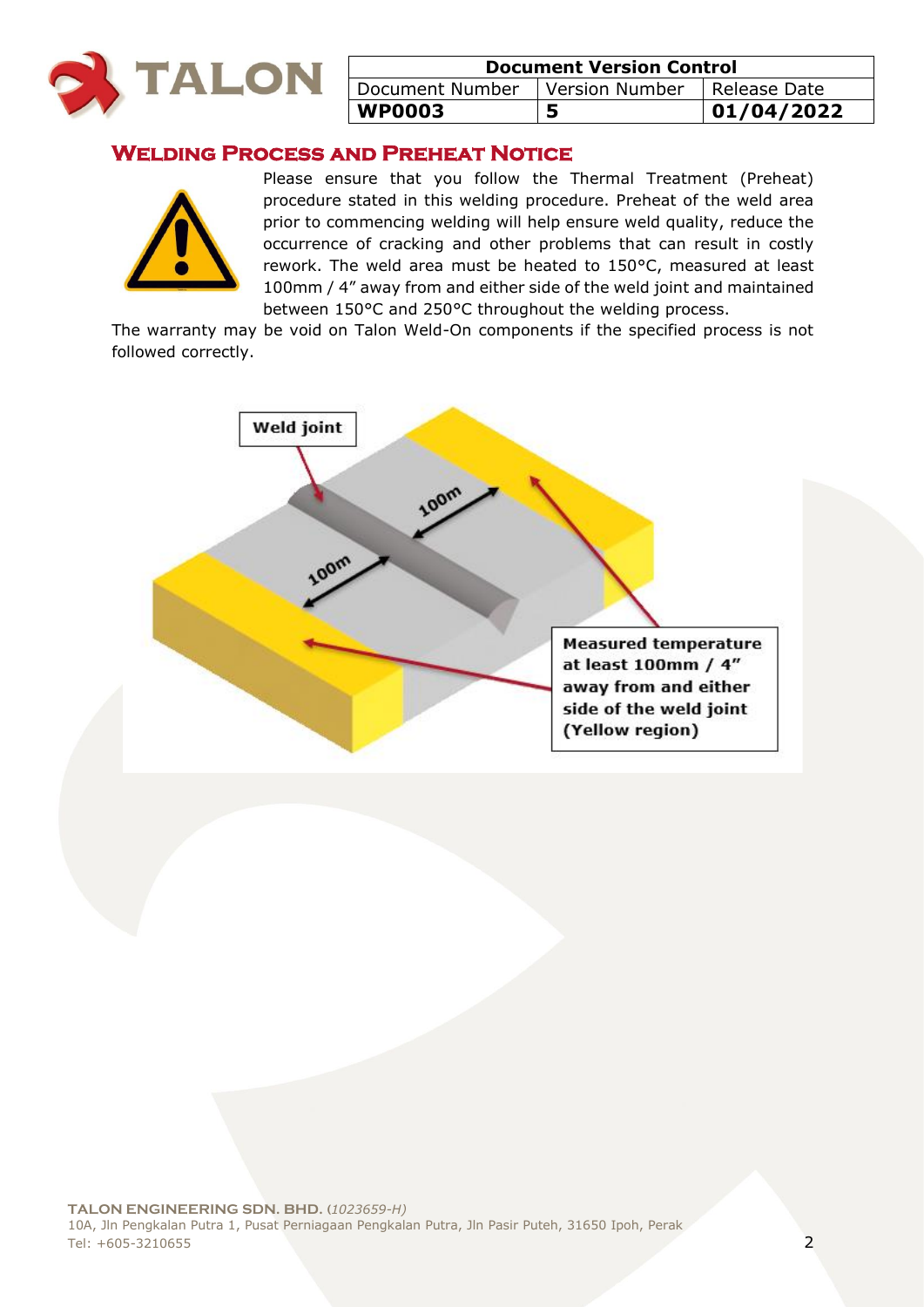

| <b>Document Version Control</b>                 |  |            |
|-------------------------------------------------|--|------------|
| Document Number   Version Number   Release Date |  |            |
| <b>WP0003</b>                                   |  | 01/04/2022 |

# **Talon Welding Setup**

#### **Weld Preparation**

The surfaces to be welded must be good and free from scale, grease, paint, water, or any other contaminants. The heat from welding breaks down any hydrocarbons and moisture in the area and releases hydrogen. The hydrogen along with any remaining particulate matter can be absorbed in the weld and result in cracking, porosity, and inclusions.

Preparation of the weld surfaces may be achieved by sand blasting, shot blasting, grinding, sanding, air carbon arc gouging, or a combination of any these processes. Should the air carbon arc gouging process be used, finish the surface by grinding to remove all carbon slag. Following any of these preparation processes ensure any dust or particulate matter is removed from the weld area to prevent porosity and inclusions.

#### **Welding Process**

Welding may be completed by any of the following processes:

- Gas Metal Arc Welding (GMAW)
- Flux-cored Arc Welding (FCAW)

A combination of GMAW or FCAW can be utilised.

| <b>Process</b> | <b>AWS</b>                         | AS/NZS                      | <b>ISO</b> | <b>Shielding Gas</b>                                                | <b>Polarity</b> |
|----------------|------------------------------------|-----------------------------|------------|---------------------------------------------------------------------|-----------------|
| <b>GMAW</b>    | <b>AWS A5.18</b><br><b>ER70S-4</b> | 2717.1:<br>ES4-GC/M-W503AH  |            | 100% CO <sub>2</sub><br>$Ar + 10 - 15\%$ CO2<br>$Ar + 15 - 25\%CO2$ | $DC+$           |
| <b>GMAW</b>    | AWS A5.18<br>ER70S-6               | 2717.1:<br>ES6-GC/M-W503AH  |            | 100% CO <sub>2</sub><br>$Ar + 10 - 15\%$ CO2<br>$Ar + 15 - 25\%CO2$ | $DC+$           |
| <b>FCAW-G</b>  | <b>AWS A5.20</b><br>E71T-1 H8      | 17632-B: T49 2 T1 1 CAU H10 |            | 100% CO2<br>$Ar + 20 - 25\%CO2$                                     | $DC+$           |
| FCAW-G         | <b>AWS A5.18</b><br>E70C-6M H4     | 17632-B: T49 4 T15 0 MAU H5 |            | $Ar + 20 - 25\%CO2$                                                 | $DC+/-$         |
| <b>FCAW-S</b>  | <b>AWS A5.20</b><br>E70T-7         | 17632-B: T49 Z T7 0 NA      |            | NR.                                                                 | DC-             |
| <b>FCAW-S</b>  | AWS A5.20<br>E71T-8                | 17632-B: T49 3 T8-1NA-H15   |            | NR.                                                                 | DC-             |

The following table details **recommended** reference consumables:

#### **Electrical Parameters**

The person completing the weld should refer to the manufacturer's specifications to determine the optimal settings to complete the weld. Actual voltage, welding current and Electrode Stick Out (E.S.O.) used will depend on machine characteristics, plate thickness, run size, shielding gas and operator technique etc.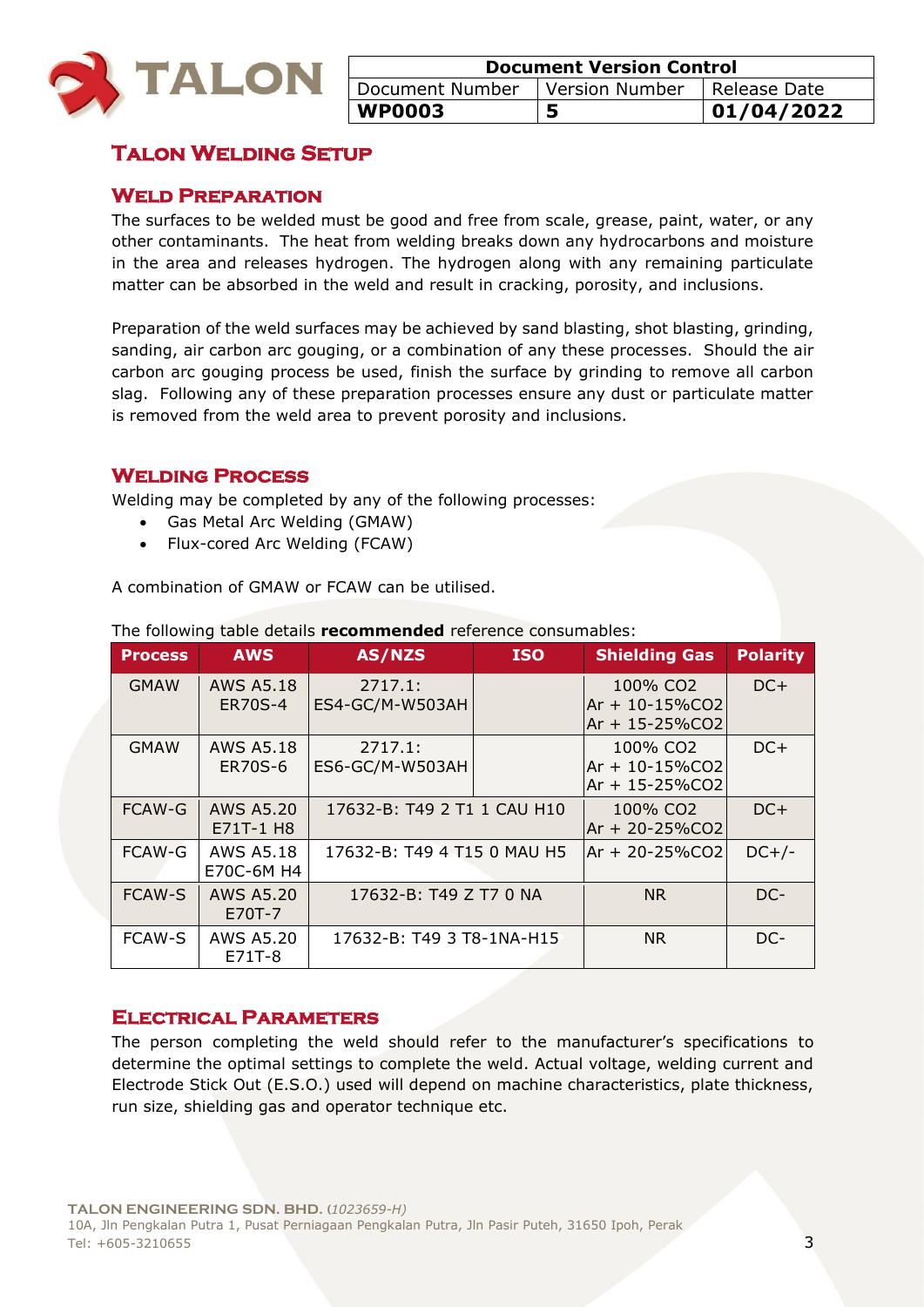

| <b>Document Version Control</b>  |  |                |
|----------------------------------|--|----------------|
| Document Number   Version Number |  | I Release Date |
| WP0003                           |  | 01/04/2022     |

#### **Welding Position**

Welding of Talon Lockjaw Boss is recommended and shall be completed in the Horizontal 2F position. The other positions can be welded but the process should be adjusted to suit the applicable weld wire and equipment to ensure good weld strength and integrity.



 $2F$ 

Deviation from the Flat or Horizontal position is permissible as shown in figure below as typically described in welding standard AWSD1.1, Structural Welding--Steel, Figure 4.2 "Positions of Fillet Welds".



The longitudinal axis of the weld may be inclined no more than 15° with respect to the horizontal plan. The centre of the weld face "C" must lie within the rotational limits of 80° to 280° as shown.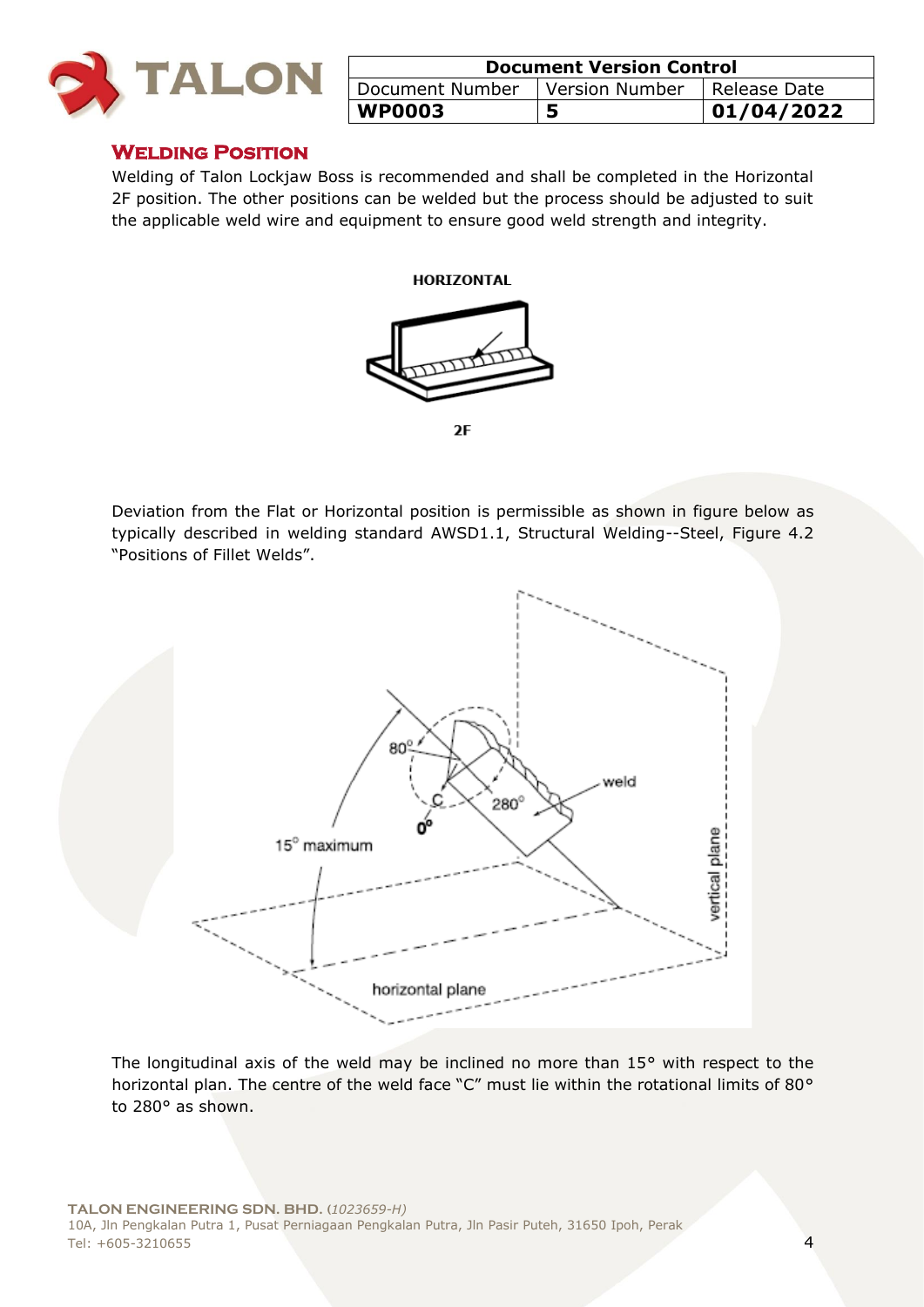

| <b>Document Version Control</b>                 |  |            |
|-------------------------------------------------|--|------------|
| Document Number   Version Number   Release Date |  |            |
| WP0003                                          |  | 01/04/2022 |

#### **Thermal Treatment**

It is important to preheat the work piece prior to commencing welding and ensure the components are maintained within the acceptable interpass temperature range during welding. Preheat is the heating of a work piece prior to being welded, flame cut, or air carbon arc gouged. Heat can be applied though several methods such as propane or butane gas flame burners or torches and magnetic induction.

As welding, flame cutting and air carbon arc gouging use a high temperature heat source to melt the base metal, a high temperature in a small localized area is created along with a large temperature differential to the rest of the work piece. This causes high stresses, hardened areas, deformation, and a very small area for hydrogen gases to be released from the steel. Preheat reduces the temperature differential and so lowers the risk of weld cracking, maximum hardness of the heat affected zone, lessens distortion, and releases hydrogen from the steel prior to welding.

Maintaining the correct interpass temperature is important to hold the reduced temperature differential gained from preheating and to ensure the work piece does not get too hot. Allowing the steel to become too hot will temper the steel and soften it, reducing its hard-wearing properties.

When preheating with burners and torches it is most effective to heat the work piece from below. This allows the heat to soak up though the body of the work piece. Using insulating heat blankets on the topside of the work piece will improve and speed up the process, allowing the dispersion and retention of the heat that has been input.

Temperature should be measured using an infrared thermometer or temperature indicating crayon at least 100mm / 4" away from and either side of the weld joint. Best practice is to measure the temperature on the top side as heat is applied to the bottom side, this will ensure a complete preheat though the thickness of the work piece. Prior to any welding, flame cutting and air carbon arc gouging on Talon components and steel bodies the following preheat and interpass temperatures must be reached and maintained.

| <b>Material</b>                                                                  | <b>Thickness</b>                         | <b>Min Preheat</b><br><b>Temp</b> | <b>Max Interpass</b><br><b>Temp</b> |
|----------------------------------------------------------------------------------|------------------------------------------|-----------------------------------|-------------------------------------|
| Talon GET Castings                                                               | <b>JAII Weld-on Castings</b>             | 150°C / 300°F                     | $ 260^{\circ}$ C / 500°F            |
| <b>ASTM A514 Steels</b>                                                          | Greater than 63mm / 2-1/2" 120°C / 250°F |                                   | $1260^{\circ}$ C / 500 $^{\circ}$ F |
| 400-450 BHN Abrasion Resistant Steel Greater than 63mm / $2-1/2$ " 150°C / 300°F |                                          |                                   | 260°C / 500°F                       |

**Notes:** 

- If the ambient humidity is high and or the temperature is below  $4^{\circ}$ C /  $40^{\circ}$ F, the tabulated thermal treatment temperature should be increased by 27°C / 80°F. At no time should any material type or thickness be welded when the temperature of the steel is at or below  $4^{\circ}C$  /  $40^{\circ}F$ . This includes tack or spot welds or any allied process. Preheat must be applied as specified.
- All material within 100mm / 4" of the weld zone must be within the specified temperature.
- Cool weld slowly, for a minimum of 8 hours, utilising thermal blankets. Do not allow drafts or cool ambient temperatures to cool the parts or assembly. Cool down rate should not exceed 55°C / 130°F, per hour.
- If the ambient temperature is at or below 4°C / 40°F the part must be covered with a thermal blanket to insure the cool down rate above. Alternatively, the entire part maybe post-heated to 150 - 200°C / 300 - 400°F for four hours and then maybe air cooled.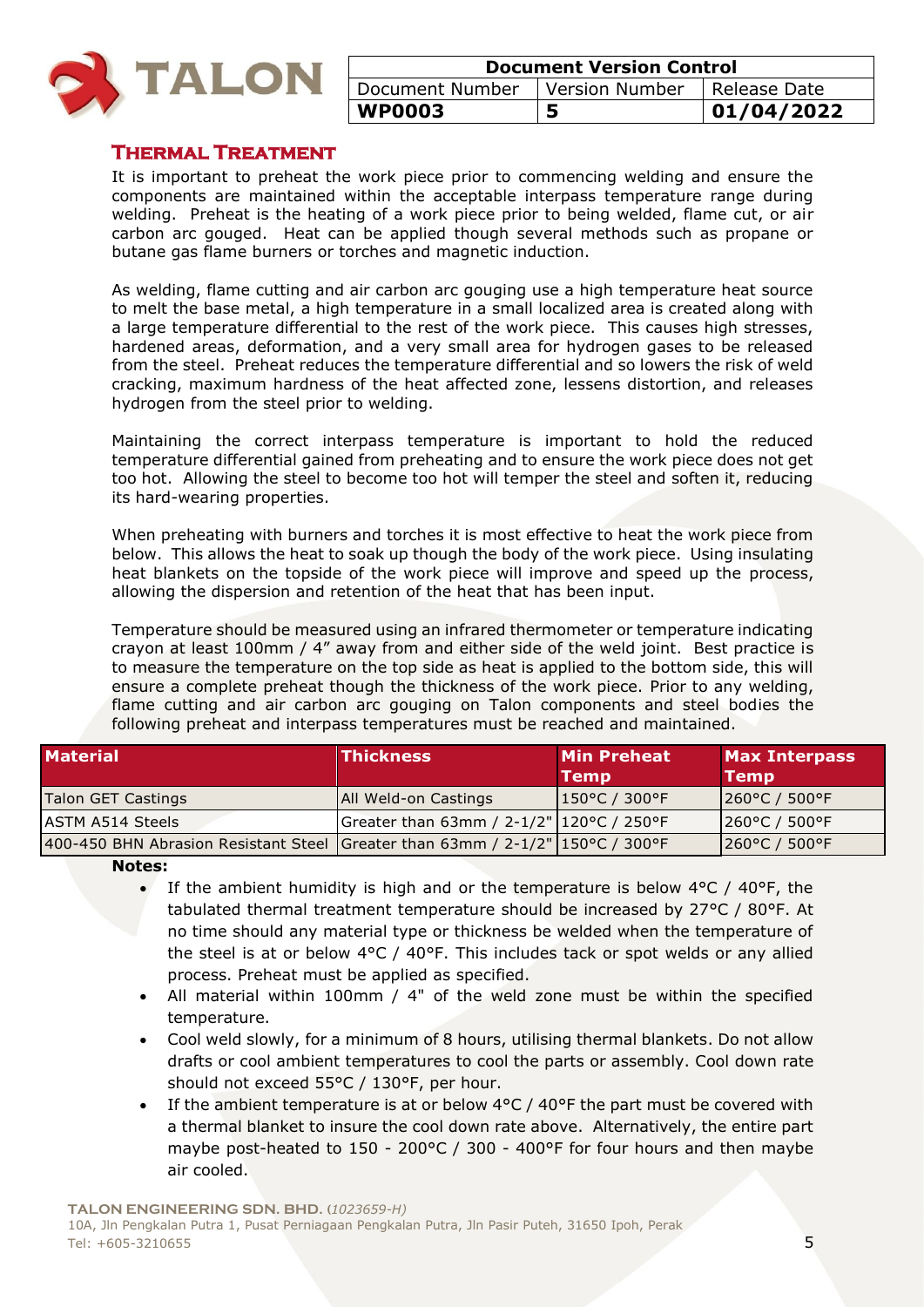

| <b>Document Version Control</b>                 |  |            |
|-------------------------------------------------|--|------------|
| Document Number   Version Number   Release Date |  |            |
| <b>WP0003</b>                                   |  | 01/04/2022 |

## **Welding Procedure**

Place Talon Lockjaw Bosses on the lip plate, in the position detailed by the lip assembly drawing which suits your bucket size and configuration. Use the appropriate Talon Lockjaw Lip Template Gauge as determined from the following table to determine the set-back for each Boss on the lip:



|                       |                  | <b>Lip Thickness</b> |                |                 |                |
|-----------------------|------------------|----------------------|----------------|-----------------|----------------|
|                       | 50 <sub>mm</sub> | 90 <sub>mm</sub>     | <b>100mm</b>   | 120mm           | 140mm          |
| <b>Gauge Frame</b>    | <b>FG00025</b>   | <b>IFG00032</b>      | <b>FG00040</b> | <b>IFG00045</b> | <b>FG00050</b> |
| <b>Gauge Assembly</b> | <b>FG00030</b>   | <b>FG00035</b>       | <b>FG00043</b> | <b>FG00048</b>  | <b>FG00053</b> |

The Template Gauge enables easy and accurate positioning of the Talon Lockjaw Boss on the lip plate, minimizing marking and setup time. These gauges will locate the Talon Lockjaw Boss on the lip such that the Boss is in line with the direction of bucket operation and front face is set back the correct distance from the leading edge of the lip, as defined on the Lip Assembly drawing. When using the Talon Lip Template Gauges ensure the gauge contacts with the leading edge of the lip and the Boss is inserted fully into the locating cradle.

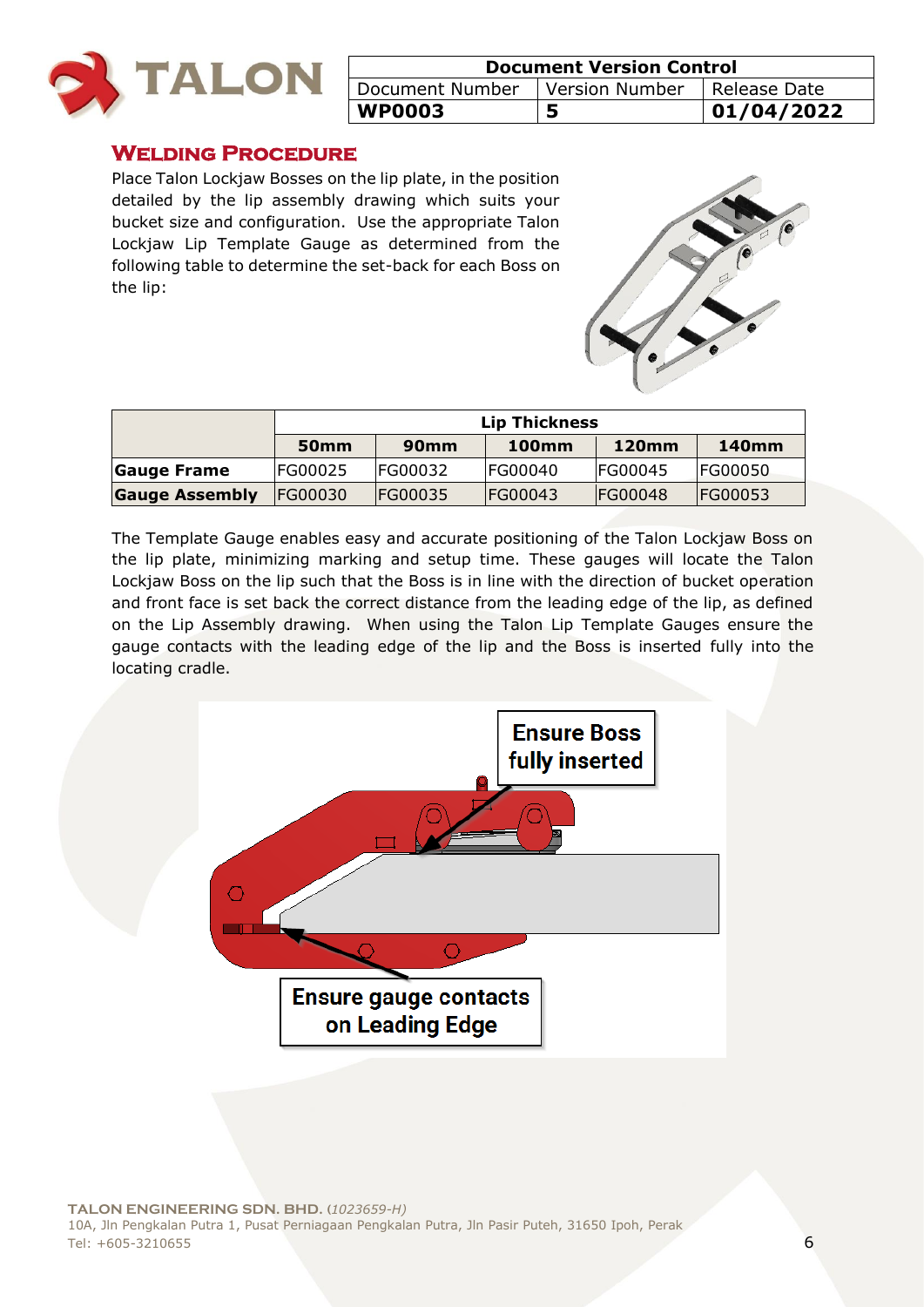

For 50mm lip thickness, the leading edge of the frame is interchangeable with different sized edges matching the widths of the shrouds. This enables you to easily control the gap sizes between the shrouds.

The following section titled "Lockjaw Lock Cavity Inserts for BLH Boss" can be skipped if the Talon Lockjaw Boss to be welded is not BLH or not to be fitted onto a 50mm Lip Thickness size.

## **Lockjaw Lock Cavity Inserts for BLH Boss**

Talon Lockjaw Bosses for 50mm or BLH Boss come supplied with a Lock Cavity Insert installed in the lock engagement area. The purpose of the Lock Cavity Insert is to enable the replacement of the lock bearing face if overtime the surface becomes compressed.



The Lock Cavity Insert is a hardened steel approximately 550 HB. As such to preserve the parts integrity the inserts must be removed prior to any heating or welding processes. Store the inserts in a safe location so that they can be reinstalled after the lip has cooled below 80°C (176°F).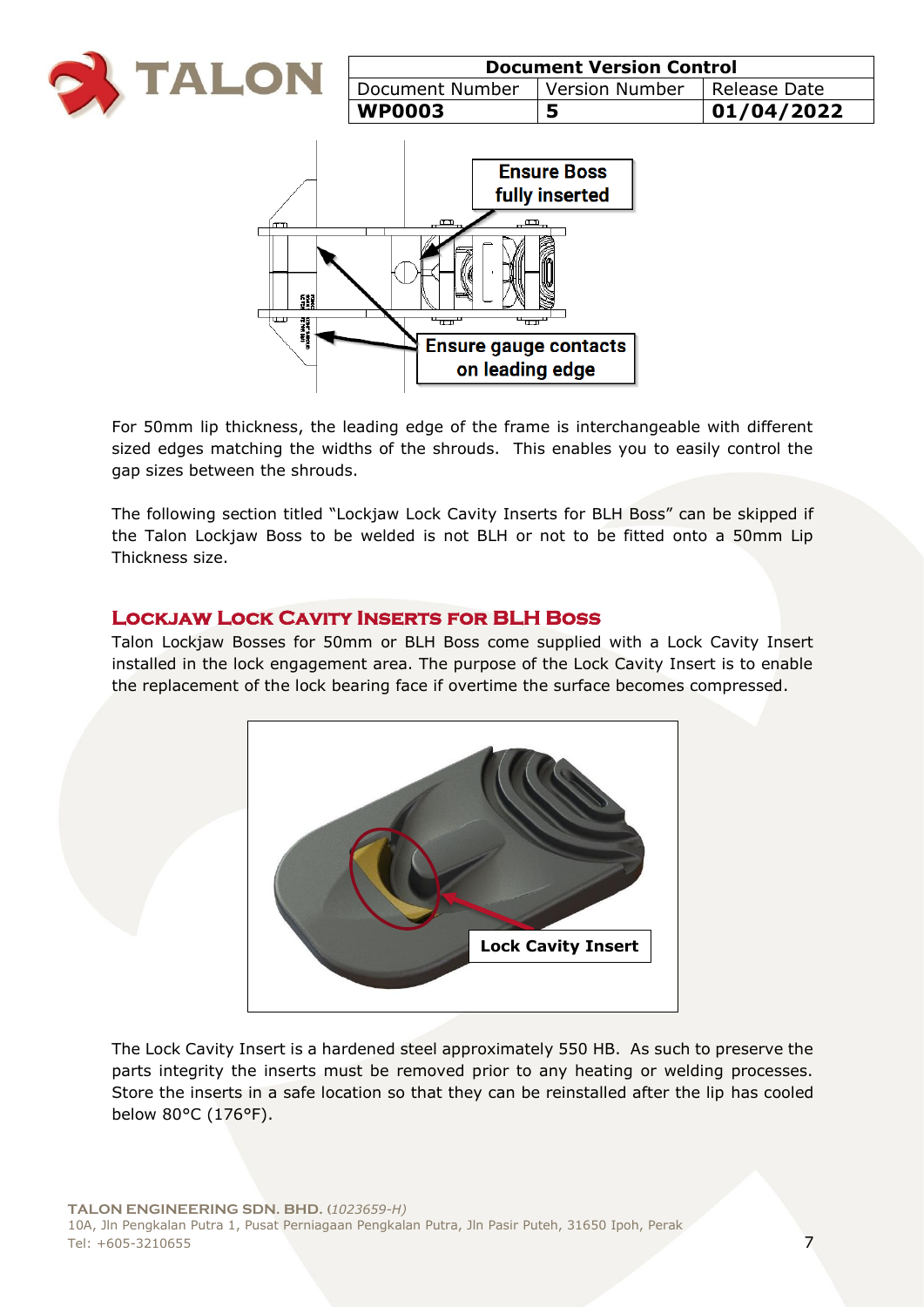

#### **Welding Sequence**

Locate each Boss on the lip plate using the Talon Lockjaw Lip Template Gauges. Fix each Talon Lockjaw Boss in place with one 12mm / 1/2" long tack weld at the root of the weld prep on each side of the Boss. Preheat the lip plate and Talon Lockjaw Bosses as required. Complete an all-round 10mm fillet weld as shown in the figures below. Ensure 2 or more weld passes are used to complete the full-size fillet weld.

Begin Welding the Talon Lockjaw Bosses to the lip beginning the bosses located in the centre of the lip and work out to the bosses located near the edges.

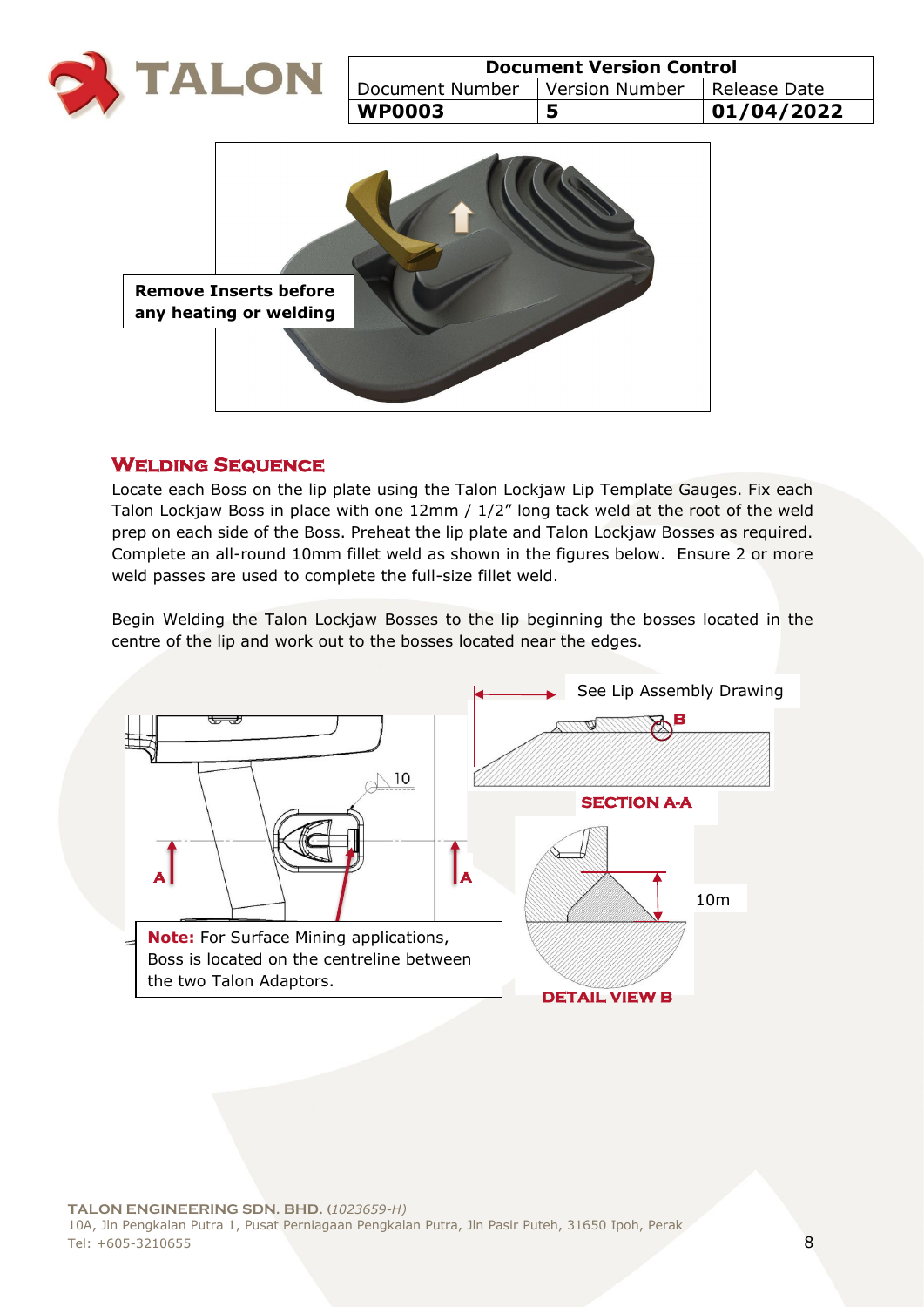

| <b>Document Version Control</b>                 |  |            |
|-------------------------------------------------|--|------------|
| Document Number   Version Number   Release Date |  |            |
| <b>WP0003</b>                                   |  | 01/04/2022 |

#### **Weld Finishing**

Welds shall be ground such that the surface of the weld becomes a smooth surface free of any roughness or ripples associated with fresh welds. The toes of the weld shall transition smoothly, such that the transition exhibits a minimum of a 3mm / 1/8" radius.

Although various methods of grinding maybe used to remove the bulk of the weld roughness. Grinding shall be finished such that any remaining grinding markings are all perpendicular to the weld.



**Weld Before Grinding** 

**Weld During Grinding** 

**Weld After Grinding** 

The end of the weld must be tapered and smooth prevent a stress riser at a change in restraint or profile location.

It is recommended that all finished welds are inspected for cracks using either MPI or Dye Penetrant Inspection. It is preferable to use the MPI process. Any cracks detected must be completely gouged out and filled with weld. Finish the repair with grinding as detailed above and re-inspect for cracks.

Inspect finished weld size using Talon Lockjaw Boss Weld Gauge. This gauge is a simple GO / NO-GO gauge. The gauge should be able to pass easily over the welded Talon Lockjaw Boss while maintaining contact with the lip surface. If the gauges interfere with the weld surface continue to grind the weld until the gauge can pass over the Boss.